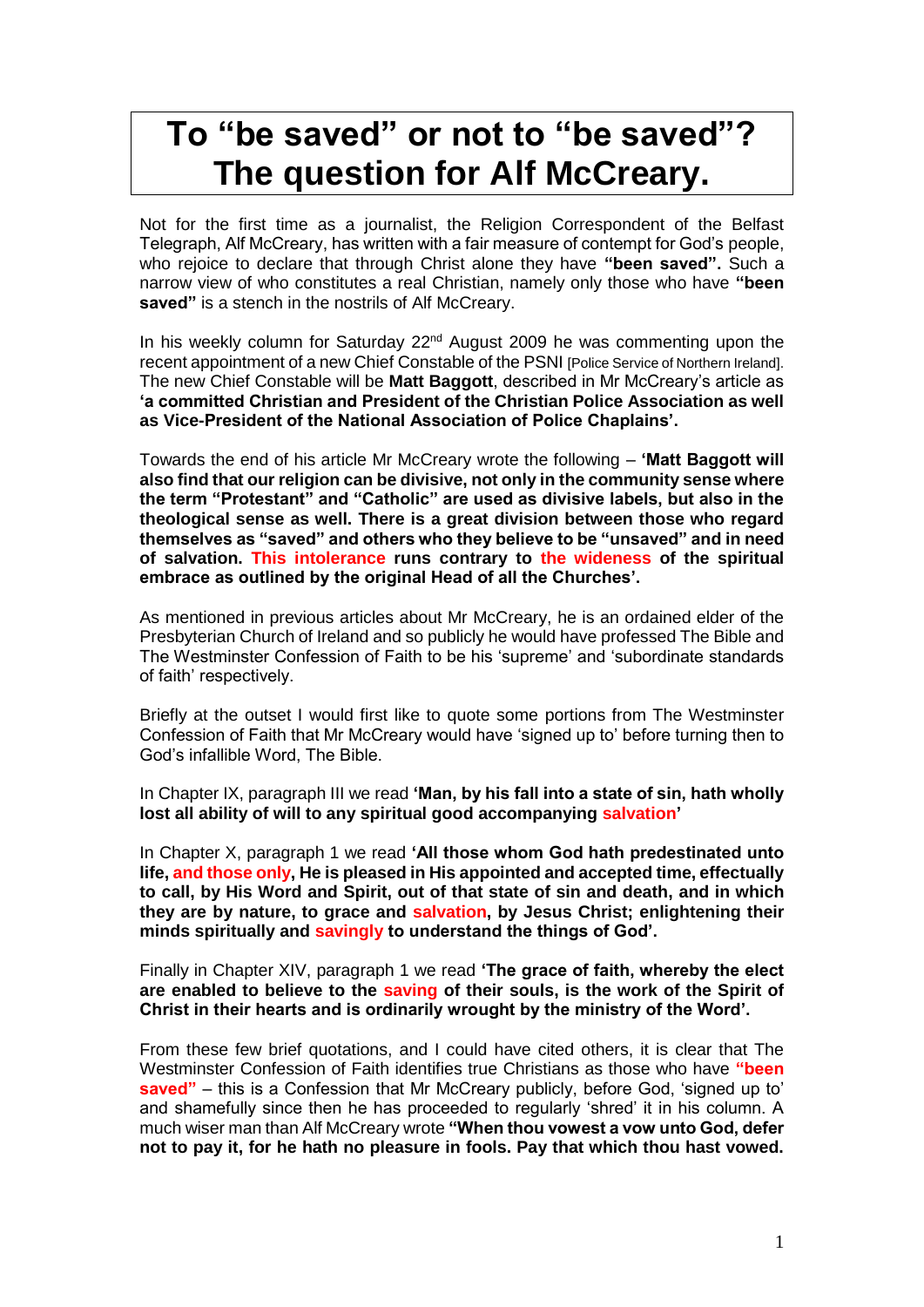**Better it is that thou shouldest not vow, than thou shouldest vow and not pay" [Ecclesiastes 5:4-5].**

Commenting on these verses in his Study Bible, Pastor John MacArthur wrote **'Promises made to God have serious implications. The Old Testament background for this admonition is found in Deuteronomy 23:21-23 "When thou shalt vow a vow unto the Lord thy God, thou shalt not be slack to pay it; for the Lord thy God will surely require it of thee, and it would be sin in thee… That which is gone out of thy lips thou shalt keep and perform… according as thou hast vowed unto the Lord thy God, which thou hast promised with thy mouth". In Acts 5:1-11 Ananias and Sapphira learned the hard way'.**

Whilst these verses perhaps focus more on vows relating to giving to God in the practical and material realms, I believe there is a principal enshrined where any vow made to God is concerned, and indeed in the realm of spiritual matters, I believe the onus is all the greater on the one making such a vow to faithfully fulfil it. In the Sermon on The Mount, in the portion on 'perjury' before God, recorded in **Matthew 5:33-37** the Lord says this **"let your communication be Yea, yea; Nay, nay"** and in **James 5:12**  we read **"let your yea be yea and your nay, nay".** 

Clearly Mr McCreary is comfortable to regularly make a mockery of his ordination vows by the foolish and indeed embarrassing things that he writes in his column, but one day, there will be a price to pay, for God's Word states plainly **"Be not deceived, God is not mocked, for whatever a man soweth that shall he also reap. For he that soweth to his flesh shall of the flesh reap corruption but he that soweth to the Spirit shall of the Spirit reap life everlasting" [Galatians 6:7-8].** Theodore Epp, the then Director of the Back To The Bible Broadcast wrote in his study on Galatians (p 169) **'One thing we must ever remember and that is the harvest is sure. Sowing and reaping are inseparably linked together… If we do not sow to the spiritual now, we will not reap to the spiritual in the end'.** 

Christians should be people who keep their word (and also God's Word) – they should not be **"double-minded"** for such are **"unstable in all** *their* **ways"** according to **James 1:8.** John MacArthur comments **'This** (double-minded) **man is a hypocrite… the use of this expression in 4:8 makes it clear that it refers to an unbeliever'.** Alf McCreary, not only in this article, but in countless other articles, has demonstrated that he is a **"double-minded man"** – one whose word and opinions on spiritual matters are not to be trusted as they regularly run contrary to the Word of God that he has publicly vowed to respect and obey.

Moving now to The Bible, declared publicly by Mr McCreary to be his 'supreme standard of faith', we find many references to the experience of people having **"been saved".** Commenting on **'save'** and **'salvation'** Vines Expository Dictionary of New Testament Words lists a number of instances where these words/expressions occur and also in what context – several of these, very relevant to the subject matter of this article, are as follows on page 547 under **'Save; Saving'** –

*'Sozo'* **"to save" is used (as with the noun** *soteria,* **"salvation") of…** 

**(b) the spiritual and eternal salvation granted immediately by God to those who believe on the Lord Jesus Christ, e.g. Acts 2:47 "And the Lord added to the church daily such as should** [were being] **saved"** [Cecil – please note that Christians who constitute "the church" must first **'be saved'**] **Acts 16:31 "And they** [Paul and Silas] **said, believe on the Lord Jesus Christ and thou shalt be saved"… Ephesians 2:5 "Even when we were dead in sins,** [God] **hath made us alive together with Christ (by grace ye**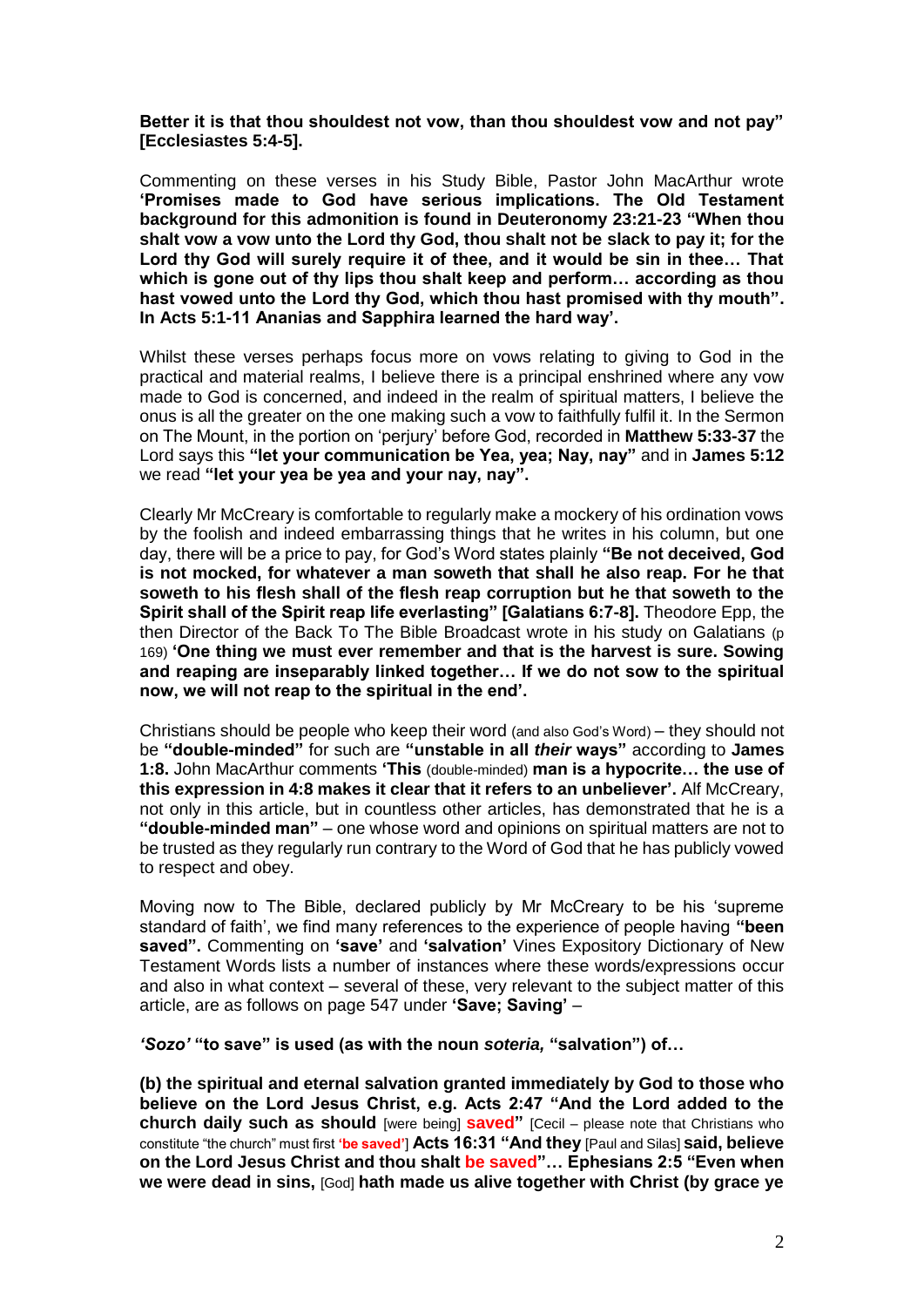**are saved) 2nd Timothy 1:9 "**[God] **who hath saved us and called us" Titus 3:5 "Not by works of righteousness which we have done, but according to his mercy he**  [God] **saved us"… of**

**(c) the present experience of God's power to deliver from the bondage of sin, e.g. Matthew 1:21 "thou shalt call his name Jesus for he shall save his people from their sins" Romans 5:10 "For if when we were enemies we were reconciled to God by the death of his Son, much more being reconciled we shall be saved by his life"1st Corinthians 15:1-2 "Moreover brethren I declare unto you the gospel… by which also ye are saved" Hebrews 7:25 "Wherefore he** [Christ] **is able also to save them to the uttermost that come unto God by him"** [Cecil – please note that if someone wants to 'come unto God' as a Christian they must first **'be saved'**]**… of**

**(d) the future deliverance of believers at the second coming of Christ for His saints… Romans 5:9 "being now justified by his blood, we** [those destined for glory – see Romans 8:30] **shall be saved from wrath through him".**

These three aspects of **'being saved/salvation'** are therefore a past experience known as **'justification'** [the penalty for sin removed] a present experience known as **'sanctification'** [the power of sin being broken] and a future experience **'glorified'** [the presence of sin removed].

Back in 2003 I wrote an article called **'Catholic but not Christian'** – it was a response to an article by a Roman Catholic priest [Patrick McCafferty] in which he had referred to **'being saved/salvation'**. I dealt specifically with the three aspects just mentioned and I want to include here some of what I wrote then as it has equal application in this case. I wrote –

When a Christian speaks of *'having been saved'* he is referring to the great doctrine of **JUSTIFICATION**, which is full acquittal from all penalty due to sin. When an ungodly sinner is truly *'born again'* and becomes a Christian, part of God's gracious and great gift of salvation is a perfect and permanent **JUSTIFICATION.** The Christian no longer stands condemned because of sin. God **"hath delivered us** [him] **from the power of darkness and hath translated us** [him] **into the kingdom of his dear Son" [Colossians 1:13].** The result is that a Christian is now no longer **"in Adam"** ['condemned'] but is now wonderfully and graciously and permanently **"in Christ"** ['justified'] **[1 Corinthians 15:22]**. God's Word says to Christians **"There is therefore now no condemnation to them which are in Christ Jesus" [Romans 8:1].** God Himself reveals to Christians, at their conversion, that they **"have everlasting life and shall not come into condemnation but are passed from death unto life" [John 5:24]**. When a Christian speaks of *'having been saved'* he has in mind being saved forever from the **PENALTY** of sin because of what Christ alone accomplished for him.

What then does a Christian have in mind when he goes on to say that he *'is being saved'?* He is referring to the doctrine of **PROGRESSIVE SANCTIFICATION**. Having **'justified'** an ungodly sinner, delivering him from the **PENALTY** of sin, God, by the work and influence of His gift of the indwelling Holy Spirit, begins to deliver the Christian from the **POWER** of sin. This is well summed up by this line from Charles Wesley's great hymn *'O for a thousand tongues'*: Wesley wrote - *'He* [God] *breaks the power of cancelled sin'*. Paul, in his letter to the Christians at Thessalonica, told them **"For this is the will of God, even your sanctification! [1 Thessalonians 4:3]**. Christians who sin are robbed of **"the joy"** of their salvation but they do not lose their **'justification'**. When David sinned grievously he implored God to **"Restore unto me the joy of thy salvation" [Psalm 51:12]** – David did not plead for a restoration of his salvation [his **'justification'**].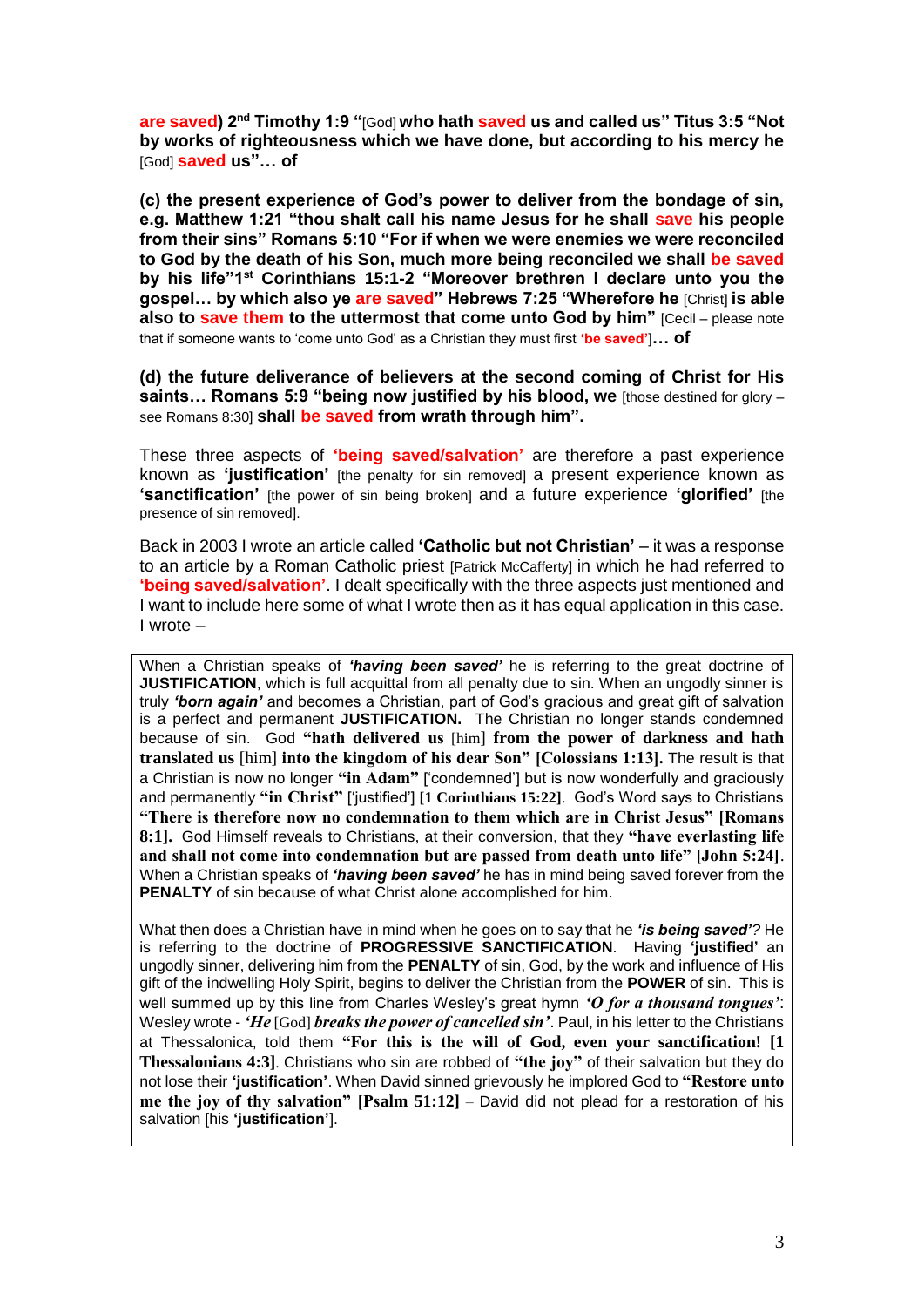For Christians *'I have been saved'* means having been **PERMANENTLY JUSTIFIED** from the **PENALTY** of sin and *'I am being saved'* means being **PROGRESSIVELY SANCTIFIED** from the **POWER** of sin.

Finally, what then do Christians mean when they say *'I will be saved'*? Here they have in view the sure prospect of **'GLORIFICATION'** when they will be saved from the **PRESENCE** of sin. This looks to the eternal age to come when Christians, the redeemed of the Lord, will receive their resurrection bodies **["it is raised in glory" 1 Corinthians 15:42]** and will assuredly be, as another hymn writer [James Montgomery] wrote, *'For ever with the Lord'* [based on **1 Thessalonians 4:17**].

*'I have been saved'* - **PERMANENTLY JUSTIFIED** from the **PENALTY** of sin. *'I am being saved'* - **PROGRESSIVELY SANCTIFIED** from the **POWER** of sin and *'I will be saved'* – **ETERNALLY GLORIFIED** and kept from the **PRESENCE** of sin.

The progression of Christians from **JUSTIFIED** to **GLORIFIED** is assured by the work of Christ on the cross for Paul wrote in **Romans 8:30 "Moreover, whom he** [God] **did predestinate them he also called and whom he called them he also justified and whom he justified them he also glorified"**.

Scripture is quite clear – all people born since the time of Adam and Eve have entered this world under God's condemnation upon sin and they need to **'be saved'** and to receive His gracious **'salvation'** from His just condemnation.

Those who depart this world without having **'been saved'**, and not possessing God's gracious gift of **'salvation'**, are destined for an eternity in hell – that biblical truth will not sit comfortably with Alf McCreary and, unless God enlightens him to its reality, I am truly fearful for his eternal well-being.

The Lord Jesus Christ outlined His mission in coming to this world – He said, **"the Son of Man is come to save that which was lost" [Matthew 18:11]** and **"the Son of Man is not come to destroy men's lives but to save them" [Luke 9:56].**

Matthew Henry, commenting on the verse in Matthew 18, wrote **'Christ came into the world to save souls, and he will reckon severely with those** like misquided journalists?] **who hinder the progress of others who are setting their faces heavenward'.** 

The Apostle Paul wrote in **1 st Timothy 1:15 "This is a faithful saying and worthy of all acceptation** [even by misguided journalists] **that Christ Jesus came into the world to save sinners".**

To God's **'saved'** people the message of scripture is so clear, but we must always remember that it is only clear because we are no longer **unsaved** and unregenerate – we have been graciously **'saved'** and have received God's gift of Himself, His indwelling Spirit, who enlightens us to the truths of the Bible for **"the natural** [**unsaved**] **man receiveth not the things of the Spirit of God; for they are foolishness unto him, neither can he know them because they are spiritually discerned. But he that is spiritual** [**saved**] **judgeth all things" [1st Corinthians 2:14-15].** 

May God have mercy upon such a one as Alf McCreary, who proclaims that those who preach **'salvation'** by **"the narrow gate"** and who warn of impending **"destruction"**  for those trusting in and travelling along **"the broad way"** are guilty of **'intolerance'.**  The One he referred to as **'the original Head of all the Churches'** narrowed down the way to heaven when He declared in **John 14:6 "I am the way, the truth, and the life; no man cometh unto the Father but by me"** – you can't get much more **'narrow'**